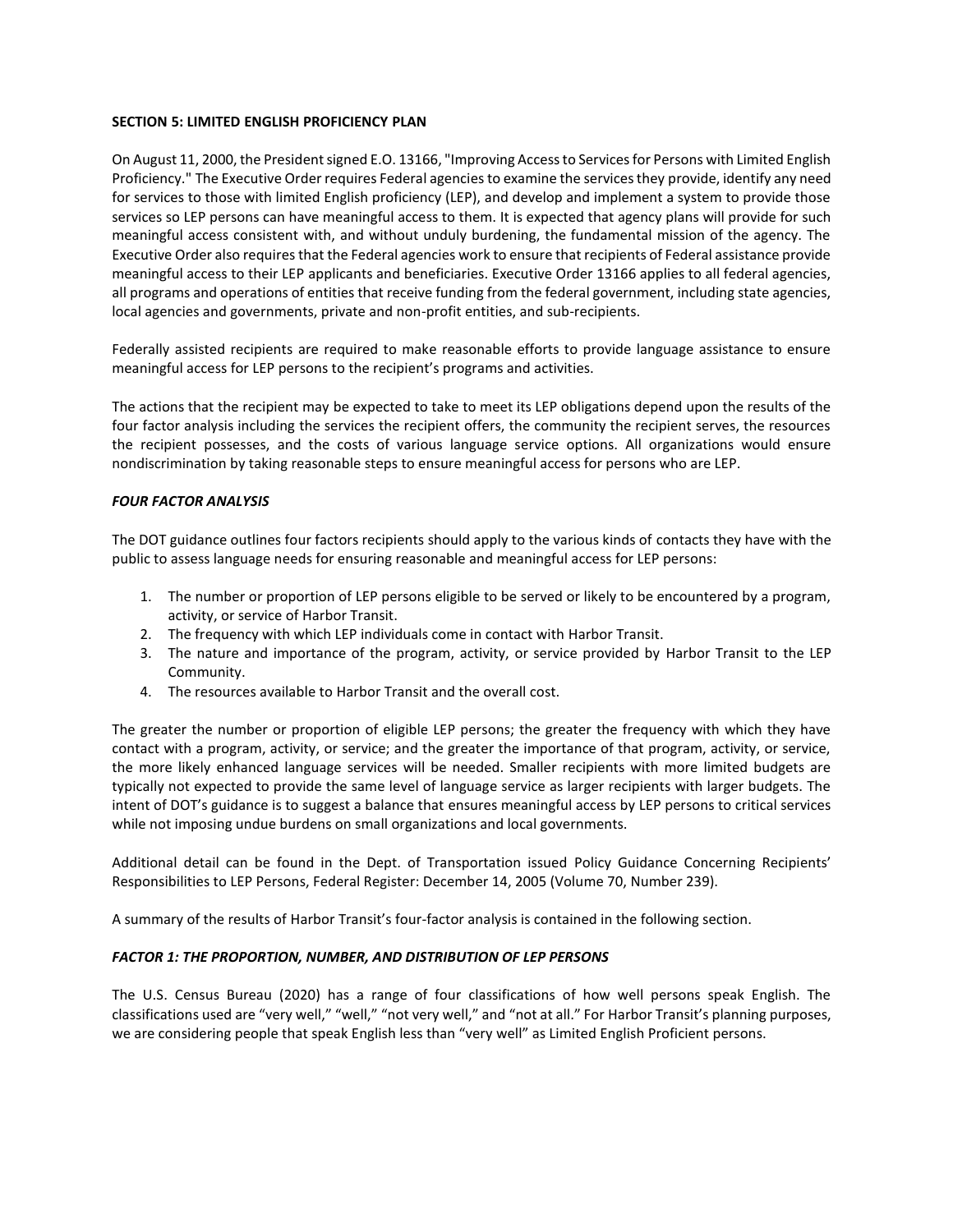Table 1: Population 5 Years Old & Older Speaking a Language Other than English at Home, with any change from the last plan update noted in parenthesis.

|                          | Population 5<br>years old & older | Speak a Language<br>Other than English at<br>Home | Percent Speaking a Language<br>Other than English at Home |  |
|--------------------------|-----------------------------------|---------------------------------------------------|-----------------------------------------------------------|--|
| Grand Haven, City of     | 10,144                            | 324                                               | 3.19%                                                     |  |
|                          | (Decrease 10)                     | (Increase 10)                                     | (Increase 1.34%)                                          |  |
| Ferrysburg, City of      | 2,923                             | 224                                               | 7.7%                                                      |  |
|                          | (Increase 43)                     | (Increase 196)                                    | (Increase 6.73)                                           |  |
| Spring Lake, Village of  | 2,358                             | 53                                                | 2.2%                                                      |  |
|                          | (Increase 38)                     | (Increase 18)                                     | (Increase 0.7%)                                           |  |
| Grand Haven Charter Twp. | 16,088                            | 685                                               | 4.2%                                                      |  |
|                          | (Increase 1,132)                  | (Increase 113)                                    | (Increase 0.4%)                                           |  |
| Spring Lake Township     | 14,318                            | 535                                               | 3.7%                                                      |  |
|                          | (Increase 258)                    | (Increase 103)                                    | (Increase 0.6%)                                           |  |

Source: U.S. Census Bureau 2020 / American Fact Finder / Profile of General Population & Housing Characteristics 2020 (DP-1).

Table 2: Among the Languages Spoken at Home, the Proportion of Population 5 Years Old or Older Speaking English Less Than "Very Well."

|                          | Spanish, speaking<br>English less than<br>"very well." | Other Indo-European,<br>speaking English less<br>than "very well." | Asian & Pacific Islander,<br>speaking English less<br>than "very well." |  |
|--------------------------|--------------------------------------------------------|--------------------------------------------------------------------|-------------------------------------------------------------------------|--|
| Grand Haven, City of     | 0.6%                                                   | 0.8%                                                               | $0.0\%$                                                                 |  |
| Ferrysburg, City of      | 1.0%                                                   | 2.9%                                                               | $0.0\%$                                                                 |  |
| Spring Lake, Village of  | 0.1%                                                   | 0.7%                                                               | 020%                                                                    |  |
| Grand Haven Charter Twp. | 7.8%                                                   | 20.1%                                                              | 61.7%                                                                   |  |
| Spring Lake Township     | 16.7%                                                  | 24%                                                                | 40%                                                                     |  |

Source: U.S. Census Bureau 2020 / American Fact Finder / Profile of General Population & Housing Characteristics 2020 (DP-1).

*FACTOR 2: THE FREQUENCY WITH WHICH LEP INDIVIDUALS COME INTO CONTACT WITH HARBOR TRANSIT*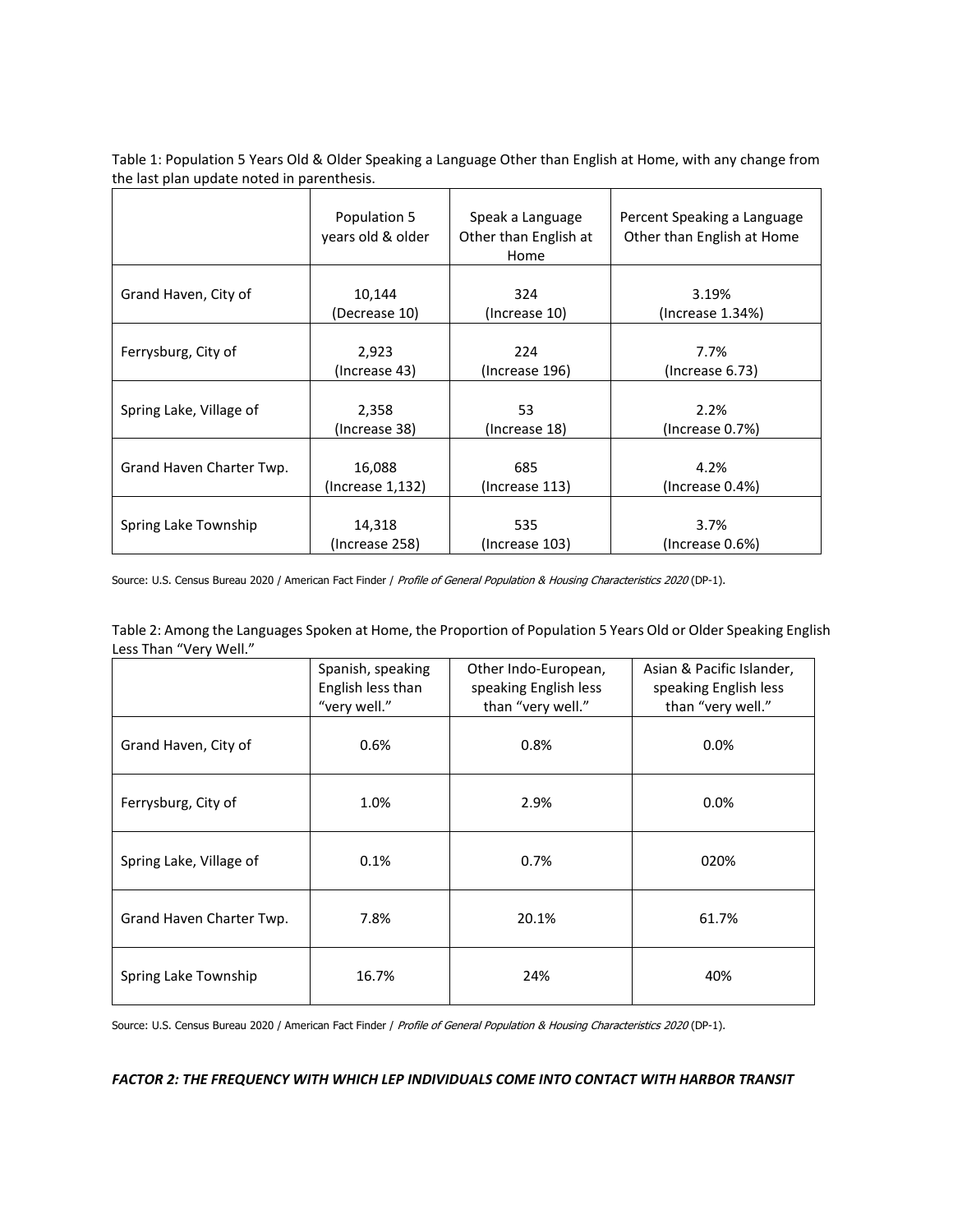A very small percentage of Latino/Spanish-speaking people reside within Harbor Transit's service area, and of that population, a smaller percentage speak English less than very well. However, Harbor Transit provides some transit information in both English and Spanish to accommodate those passengers designated as LEP. This information can be found in Appendix J.

# *FACTOR 3: THE NATURE AND IMPORTANCE OF THE PROGRAM, ACTIVITY, OR SERVICE PROVIDED BY HARBOR TRANSIT TO THE LEP COMMUNITY*

Without a conscious effort from federal recipients to make available adequate and necessary information to all persons, some populations may not have fair and equal access to important, perhaps life-saving services. Harbor Transit recognizes that access to public transportation is crucial to many populations within the community, regardless of background. As the provider of public transportation for the cities of Grand Haven and Ferrysburg, Spring Lake Village, Spring Lake Township, and Grand Haven Charter Township, Harbor Transit does not provide direct emergency services or assistance to the community in situations that potentially have serious or lifethreatening implications on an LEP individual, especially compared to services such as health, emergency transportation, utilities, fire/police protection, and other emergency services.

Harbor Transit Multi-Modal Transportation System does understand its role within the community and operates in full agreement with the U.S. Department of Transportation's Limited English Proficiency Guidance Section IV (4) recognizing that the inability of an LEP person to effectively utilize public transit (due to a language barrier) could in fact adversely affect his or her ability to obtain quality health care, child care, education, or access to employment opportunities within the service area.

# *FACTOR 4: THE RESOURCES AVAILABLE TO HARBOR TRANSIT AND THE OVERALL COST*

Although current resources remain limited, Harbor Transit provides assistance by offering operational information in Spanish. This information includes hours of service, fares and rules regarding the use of Harbor Transit services. Additionally, in the event that language interpretation should be needed, Harbor Transit will utilize the resources of our LAC Board member Chrysteen Moelter-Gray, retired Spanish professor, Grand Haven, MI, cell 248-217-3879 who is proficient in both speaking and writing Spanish. Harbor Transit will also utilize Google Translate for additional assistance interpreting for passengers.

Based on the Four-Factor analysis of determining the need for an LEP program, Harbor Transit has chosen not to implement a plan at this time. However, Harbor Transit will remain vigilant in reviewing LEP data which could prove to be the basis for such implementation in the future.

#### *PROVIDING LANGUAGE ASSISTANCE MEASURES*

In compliance with the "safe harbor" threshold, Spanish-language assistance will be provided for LEP individuals through the translation of key or "vital" documents and materials, as well as through oral language interpretation when necessary and when possible. Translation of all Harbor Transit plans and materials is not possible due to cost restrictions and secondary population levels that do not warrant such measures.

Harbor Transit continues to provide Spanish-language "vital" documents (those documents deemed necessary to understanding the transit system's policies and safety measures, and for utilizing all available services) have been identified and translated into Spanish (Appendix F & Appendix G). However, Harbor Transit will consider additional translation of other documents in the future, especially those suggested from within the local LEP community.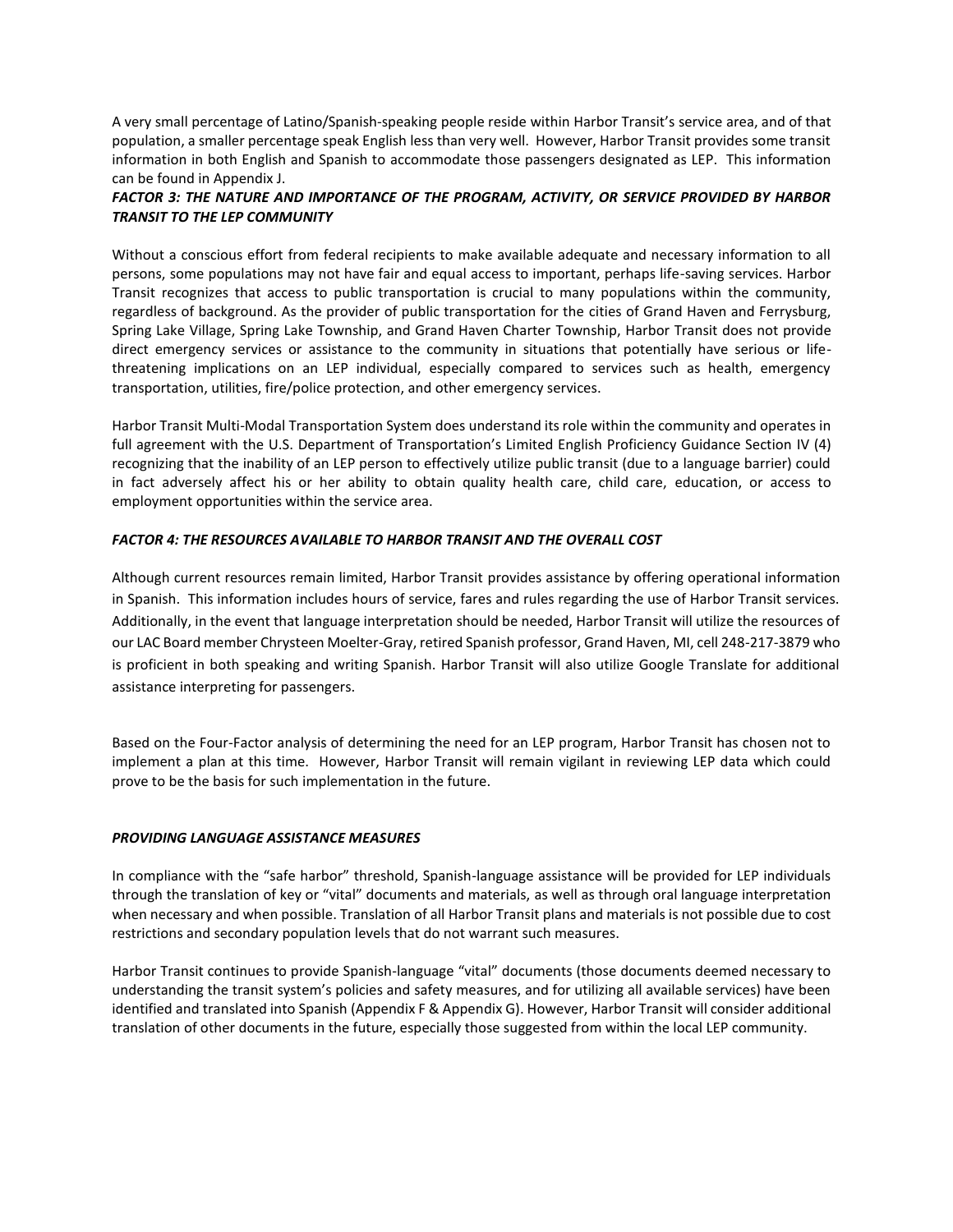### **SECTION 6: TITLE VI MINORITY REPRESENTATION NON-ELECTED BOARDS & COUNCILS**

The tables below reference, respectively, the proportion of non-elected planning boards and councils consisting of public representation with that of service-area demographic characteristics:

| <b>BODY</b>            | <b>AFRICAN</b><br><b>AMERICAN</b> | <b>ASIAN</b><br><b>AMERICAN</b> | <b>CAUCASIAN</b> | <b>LATINO</b> | <b>NATIVE</b><br><b>AMERICAN</b> | OTHER* |
|------------------------|-----------------------------------|---------------------------------|------------------|---------------|----------------------------------|--------|
| Authority Board        | $0\%$                             | $0\%$                           | 100%             | $0\%$         | $0\%$                            | 0%     |
| Local Advisory Council | $0\%$                             | $0\%$                           | 100%             | 0%            | $0\%$                            | 0%     |

Source: U.S. Census Bureau 2020 / American Fact Finder / Profile of General Population & Housing Characteristics 2020 (DP-1).

\*Those identifying as Native Hawaiian and Other Pacific Islander, Some Other Race, or Two or More Races.

| <b>JURISDICTION</b>             | <b>TOTAL</b> | <b>AFRICAN</b><br><b>AMERICAN</b> | <b>ASIAN</b><br><b>AMERICAN</b> | <b>CAUCASIAN</b> | <b>LATINO</b> | <b>NATIVE</b><br><b>AMERICAN</b> | OTHER* |
|---------------------------------|--------------|-----------------------------------|---------------------------------|------------------|---------------|----------------------------------|--------|
| City of Grand Haven             | 10,944       | 96                                | 128                             | 10,791           | 222           | 132                              | 54     |
| City of Ferrysburg              | 3,013        | 24                                | 41                              | 2,820            | 92            | 54                               | 34     |
| Spring Lake Village             | 2,497        | 14                                | 17                              | 2,356            | 43            | 3                                | 74     |
| Grand Haven Charter<br>Township | 18,004       | 156                               | 300                             | 16,185           | 761           | 100                              | 492    |
| Spring Lake Township            | 15,296       | 112                               | 174                             | 14,079           | 444           | 56                               | 459    |
| <b>TOTAL</b>                    | 49,754       | 402                               | 660                             | 46,231           | 1003          | 345                              | 1,113  |

Source: U.S. Census Bureau 2020 / American Fact Finder / Profile of General Population & Housing Characteristics 2020 (DP-1).

\*Those identifying as Native Hawaiian and Other Pacific Islander, Some Other Race, or Two or More Races.

Efforts will continue to encourage the participation of minorities on Harbor Transit committees. Recruiting efforts planned or used in the past to fill open or newly created board or council seats include:

- Public notice of board or committee vacancies.
- Outreach to local chapters of minority service organizations.
- Allowing additional time for vacancies to remain open, to allow time to get the word out